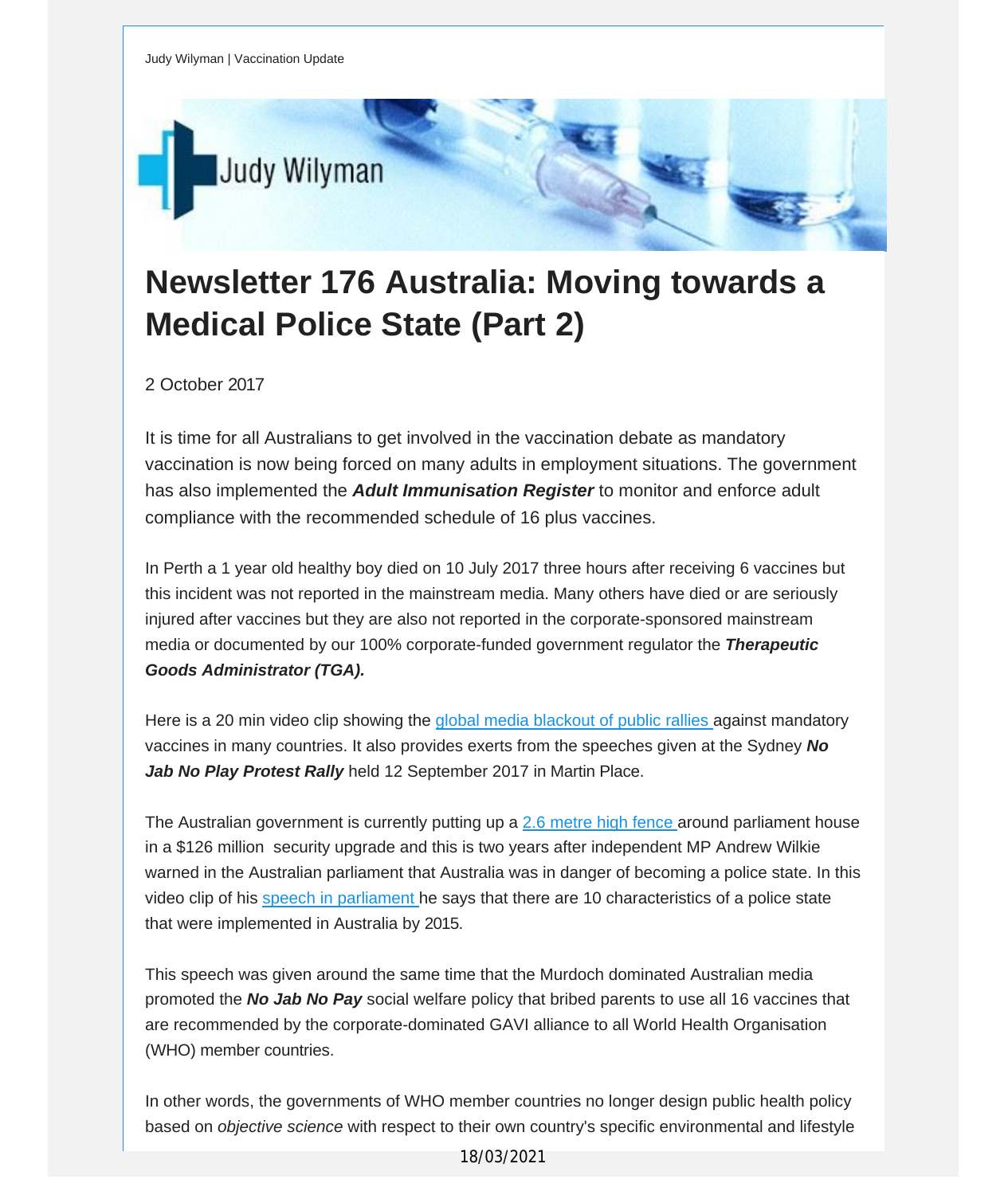needs. This is a travesty for public health because it is well established that these social determinants of disease were responsible for the decline in infectious disease deaths in the midtwentieth century - before mass [vaccination](http://vaccinationdecisions.us8.list-manage.com/track/click?u=f20605fde3732e41929f4a3f2&id=e4d7970374&e=fec8337d3c) campaigns were introduced.

And when mass vaccination campaigns *were* introduced after 1950 they were always **voluntary** right up until 2015 when Australia introduced the *No Jab No Pay* policy without any [justification](http://vaccinationdecisions.us8.list-manage2.com/track/click?u=f20605fde3732e41929f4a3f2&id=170ef3ccd7&e=fec8337d3c) by health ministers, public health [authorities](http://vaccinationdecisions.us8.list-manage2.com/track/click?u=f20605fde3732e41929f4a3f2&id=170ef3ccd7&e=fec8337d3c) or medical doctors.

Here is a link to **[Newsletter](http://vaccinationdecisions.us8.list-manage1.com/track/click?u=f20605fde3732e41929f4a3f2&id=d803573e27&e=fec8337d3c) 175 Australia: Moving towards a Medical Police State (Part 1)** that shows how Australian universities are permitting industry-associated lobby groups and non-expert academics to promote false information about vaccines to the public.

Yours Sincerely, Dr. Judy Wilyman *Bachelor of Science, University of NSW Diploma of Education (Science), University of Wollongong Master of Science (Population Health), Faculty of Health Sciences, University of Wollongong. PhD in The Science and Politics of the Australian [Government's](http://vaccinationdecisions.us8.list-manage.com/track/click?u=f20605fde3732e41929f4a3f2&id=89f88c1e47&e=fec8337d3c) Vaccination Program, UOW School of Social Science, Media and Communication (re-named the School of Humanities and Social Inquiry in 2014).*